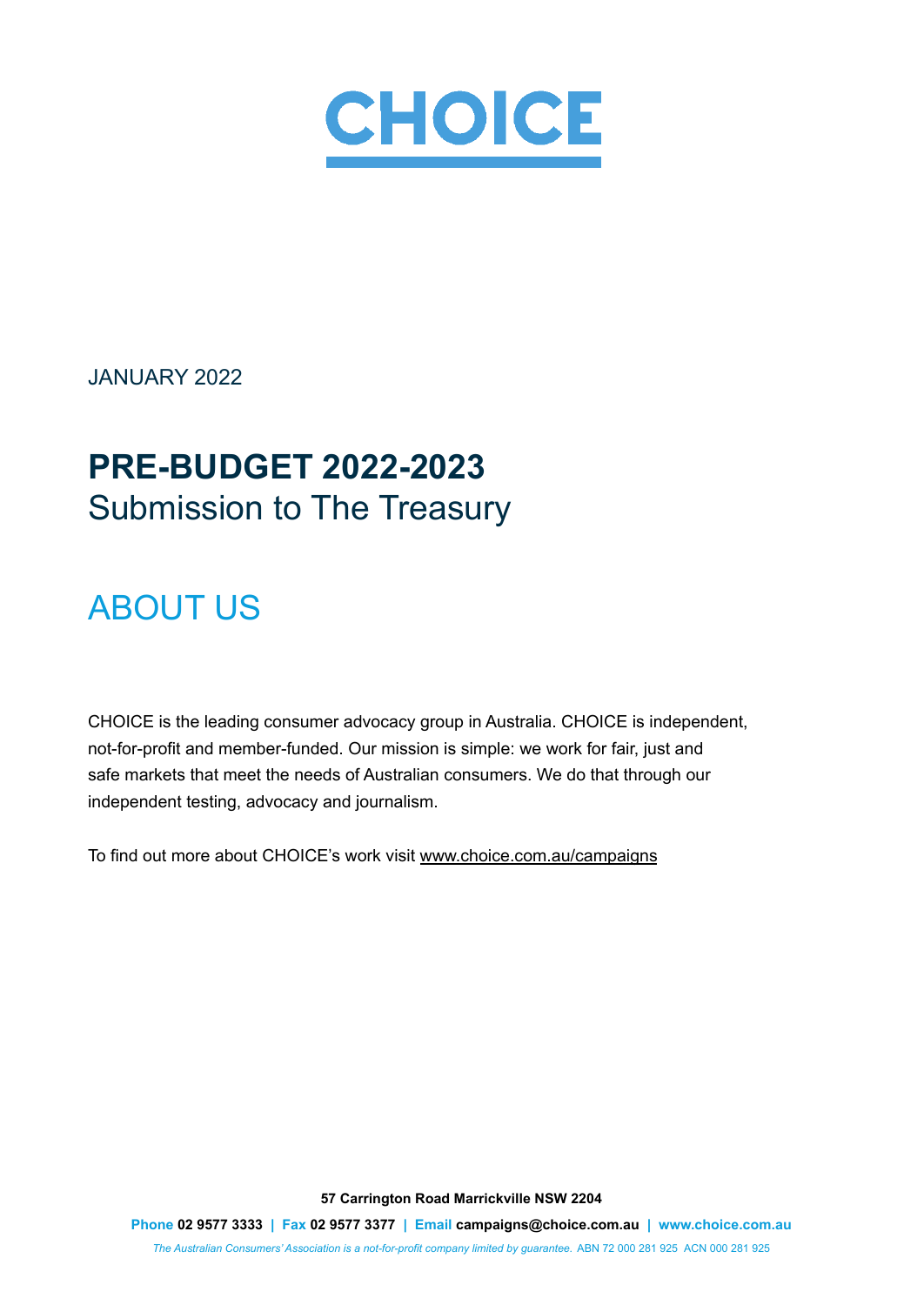

# **CONTENTS**

| <b>INTRODUCTION</b><br><b>Recommendations</b><br>Long-term funding for a consumer advocacy body for superannuation<br>Establish a super complaints process | 3                |
|------------------------------------------------------------------------------------------------------------------------------------------------------------|------------------|
|                                                                                                                                                            | $\mathbf{3}$     |
|                                                                                                                                                            | $\boldsymbol{4}$ |
|                                                                                                                                                            | 5                |
| Introduce penalties for all breaches of the consumer law                                                                                                   | 5                |
| Fund the development of a new product label to help consumers identify best value<br>products                                                              | 6                |
| Ensuring consumers benefit from financial support of the travel and tourism industry                                                                       | 7                |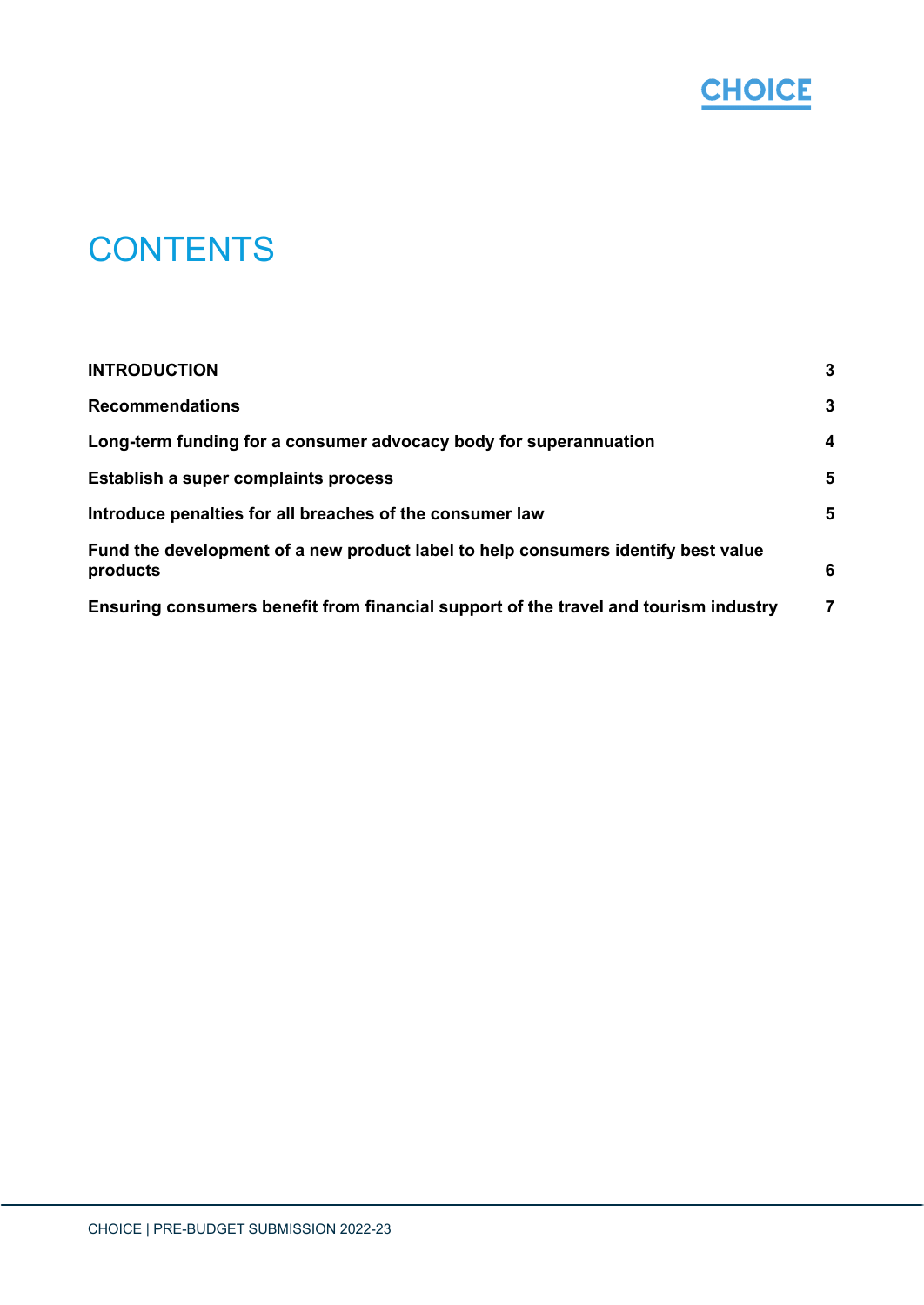### <span id="page-2-0"></span>**INTRODUCTION**

Every Australian is affected by consumer policy. From cost of living to consumer contracts, product safety to labelling - our daily lives are shaped by the Federal Government's investments in consumer issues. The Government has an opportunity to use the 2022-2023 Budget to help people with cost-of-living challenges and equip them to make informed consumer choices.

This submission includes budget-neutral ideas to make the Australian Consumer Law more effective. The recommendations to introduce a super complaints process and penalties for all breaches of the Australian Consumer Law will cost nothing in 2022-23 but will deliver savings through more effective regulatory action and penalties that contribute to consolidated revenue in future budgets.

We see an opportunity for the Federal Government to help Australians with major household purchases. In our labs at CHOICE, we regularly find that price and brand is no reliable indicator of the quality of a product. Australians want clearer information about what products will last longer and be easier to repair if something breaks. The Productivity Commission recently recommended that the Federal Government develop a durability and repairability label for key household goods. The Budget should commit funding to establishing a working group to develop this labelling scheme.

### <span id="page-2-1"></span>Recommendations

The Federal Government use the 2022-2023 Budget to:

- 1. Finalise the Superannuation Consumer Advocate expression of interest process to provide long-term funding for the benefit of superannuation consumers.
- 2. Establish a super complaints process.
- 3. Introduce penalties for all breaches of the Australian Consumer Law.
- 4. Provide funding to develop a durability and repairability labelling scheme for major purchases.
- 5. Make any future financial support packages for the travel and tourism industry contingent on improving consumer outcomes, including customer service standards and complaints processes.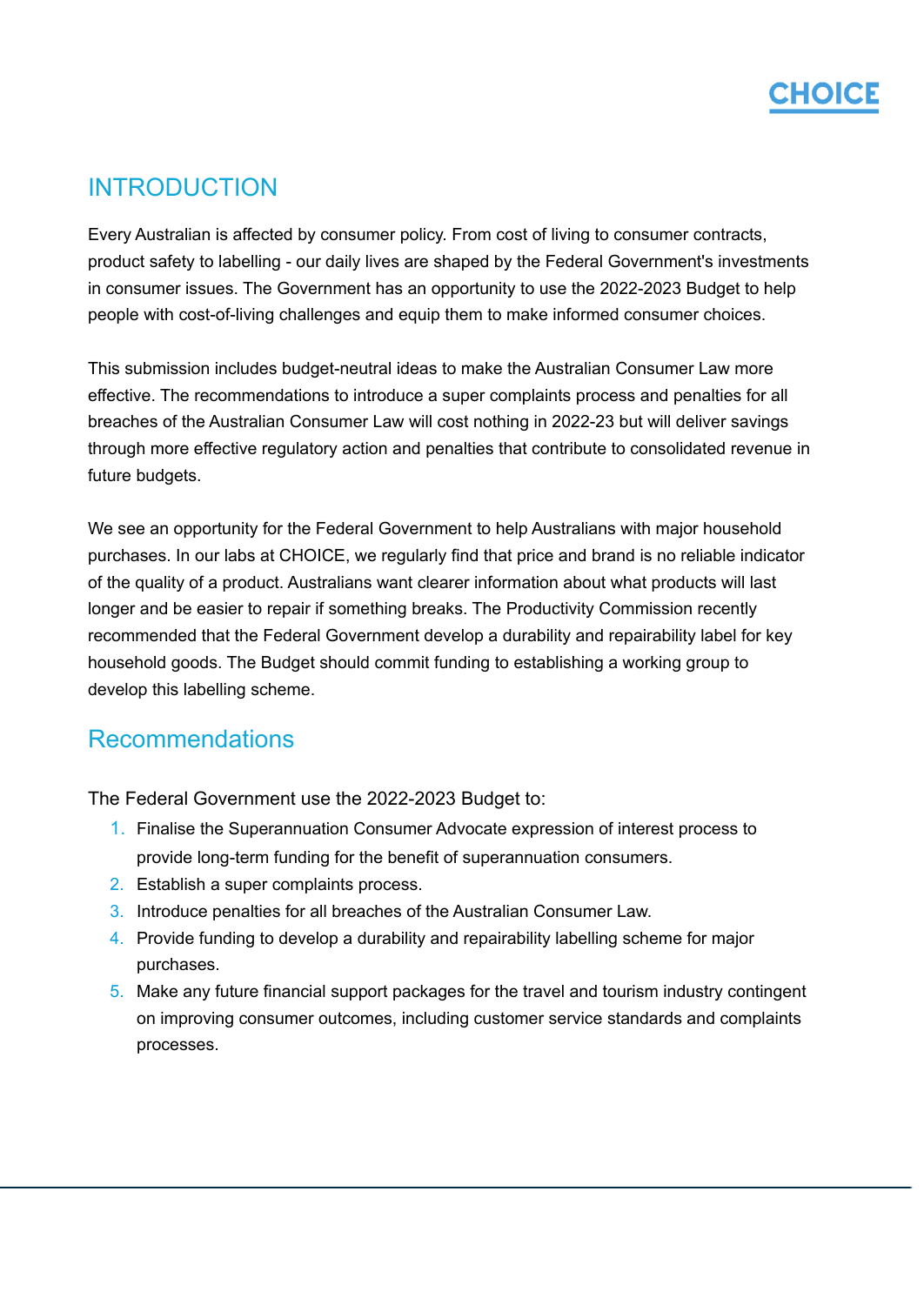## CHOICE

#### <span id="page-3-0"></span>**Long-term funding for a consumer advocacy body for superannuation**

The importance of a superannuation consumer advocate in bringing a consumer voice to the \$3.4 trillion superannuation system is well understood by the Federal Government. CHOICE acknowledges that Treasury has launched an expression of interest process to help develop a funding model for such an advocate and has provided two-year interim funding for Super Consumers Australia for 2021-22 and 2022-23. This was a much-needed and welcome decision by the Federal Government.

The interests of superannuation consumers require that appropriate, long-term provision is made in the budget to deliver an independent, adequately resourced superannuation consumer advocate. We understand that the funding source for this body is still being considered, but encourage the Government to consider the funding requirements as part of the Federal Budget process.

Without a long-term funding arrangement, the superannuation space may be left without a truly independent consumer voice during a crucial time as the Government continues to lift standards in the superannuation sector to improve retirement outcomes for all Australians.

### Recommendation:

1. Finalise the Superannuation Consumer Advocate expression of interest process to provide long-term funding for the benefit of superannuation consumers.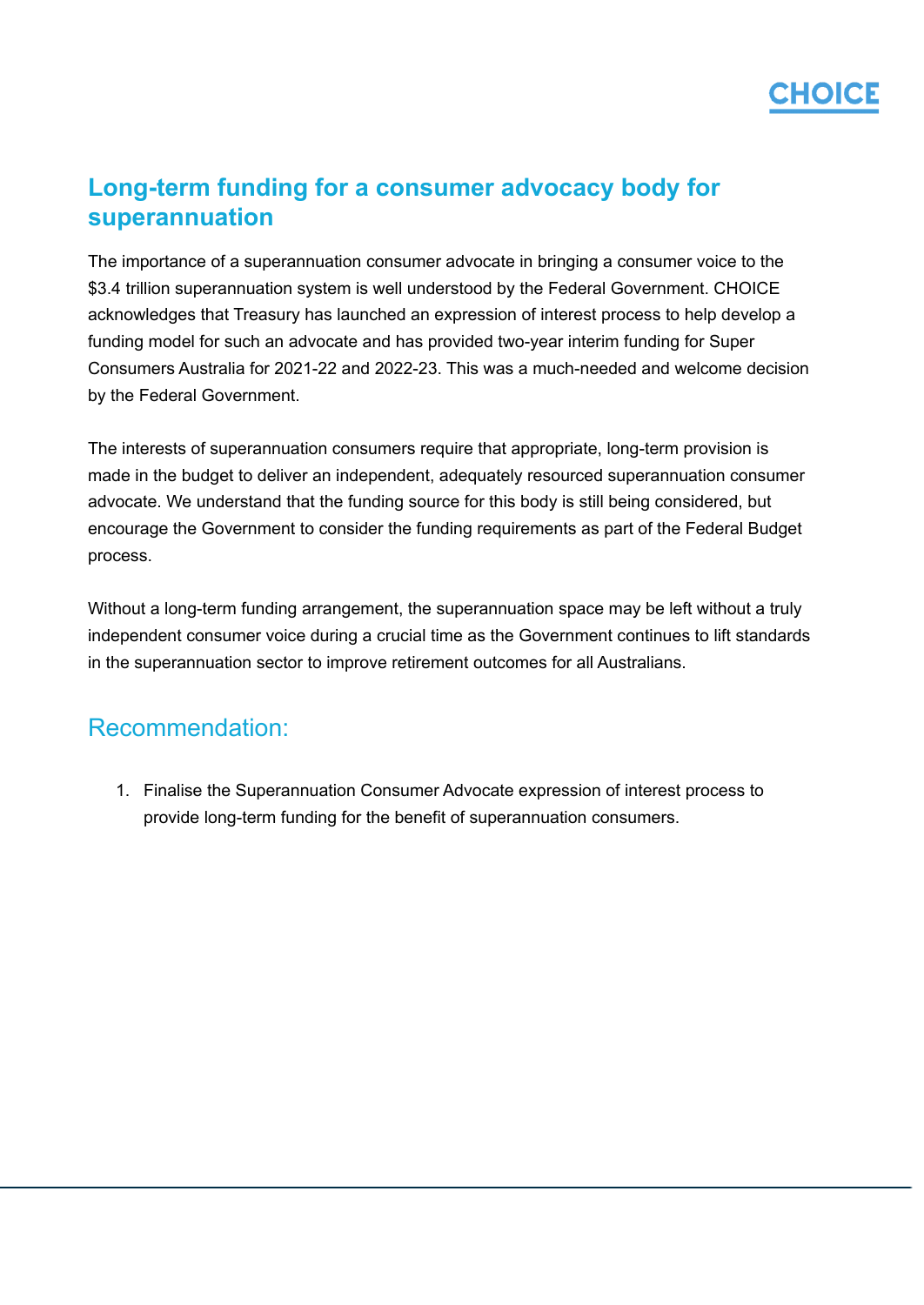

#### <span id="page-4-0"></span>**Establish a super complaints process**

Consumers in the United Kingdom have benefited from consumer and expert groups having the ability to lodge "super complaints" with regulators. Super complaints from designated organisations can be an incredibly useful process to identify problems consumers are experiencing and focus the attention of regulators on grass roots problems. The Productivity Commission has recommended that the Australian Government establish a super complaints process in Australia.<sup>1</sup> The Government should announce that it will establish this complaints and intelligence gathering process as part of the 2022-23 Budget.

**This measure is budget-neutral but will provide significant benefits to consumers and regulators as market problems are identified sooner and effective evidence provided to help with enforcement.**

### <span id="page-4-1"></span>**Introduce penalties for all breaches of the consumer law**

Currently, not all provisions of the Australian Consumer Law allow the regulator to take action against a business that is failing to comply with the law. While commercially significant penalties apply to businesses who mislead consumers, no penalties currently apply to businesses that use unfair contract terms or repeatedly fail to offer consumers remedies under the consumer guarantees (refunds, repairs, replacements). The Treasury has already commenced consultations on adding penalties to the unfair contract term and the consumer guarantee provisions which is a positive development.<sup>2</sup> The Budget should confirm the Government's intention to proceed with these important reforms and announce a timeframe for introduction.

**This measure is budget neutral for 2022-23 but should be expected to increase consolidated revenue in future years through penalties for companies breaching the consumer law.**

<sup>1</sup> <https://www.pc.gov.au/inquiries/completed/repair/report> recommendation 3.2

<sup>2</sup> <https://treasury.gov.au/consultation/c2021-201582> and <https://treasury.gov.au/consultation/c2021-224294>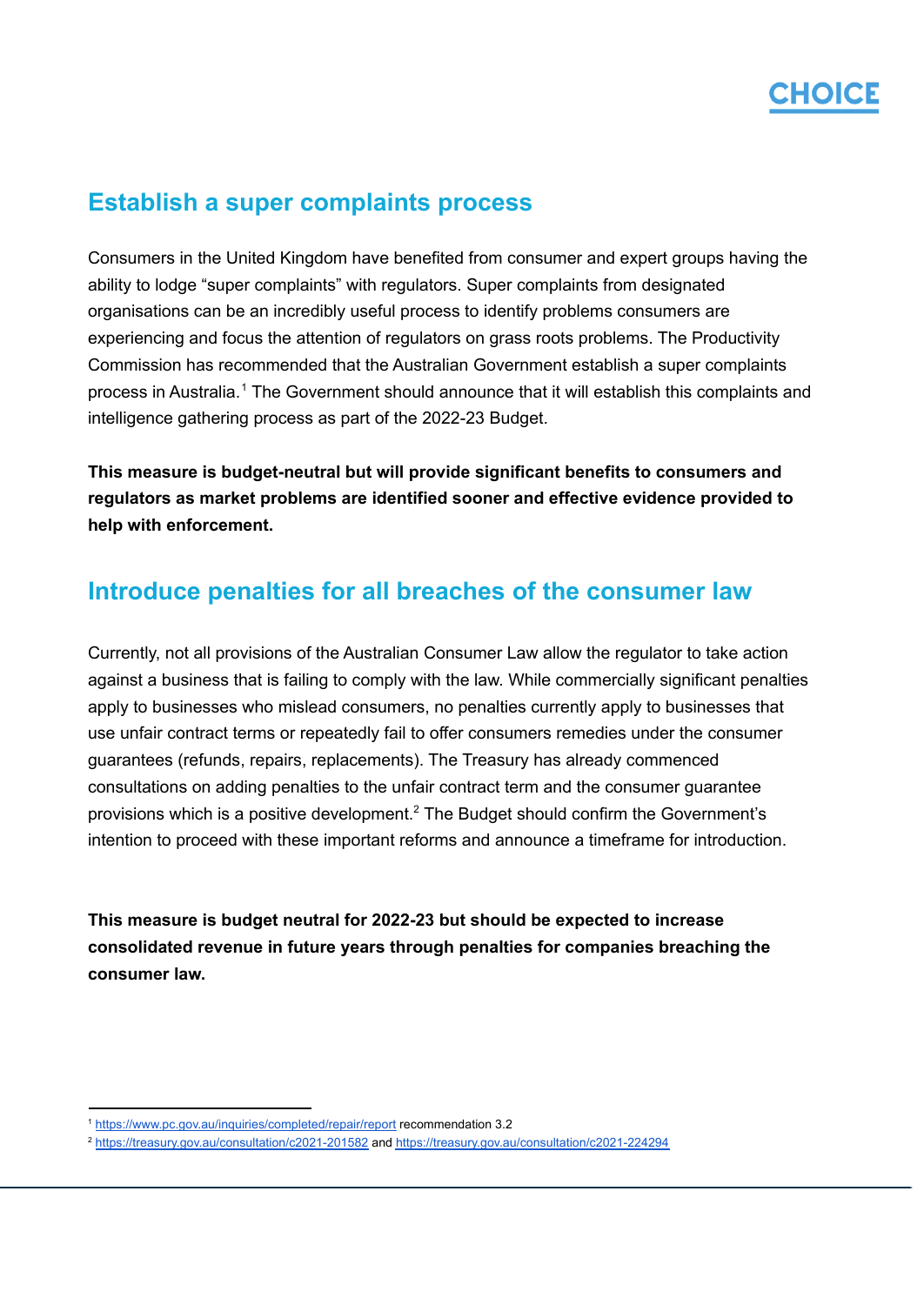### Recommendations

- 2. Establish a super complaints process
- 3. Introduce penalties for all breaches of the Australian Consumer Law

## <span id="page-5-0"></span>**Fund the development of a new product label to help consumers identify best value products**

Australians don't currently have an easy way to tell if their purchases are going to last or if they'll be easy to repair if they break. This problem could be solved with a simple labelling scheme to help people identify which products are the most durable and easy to repair.

The Productivity Commission has recognised the benefits that a labelling scheme would have to consumers and recommended the Government develop such a scheme in its right to repair final report. 3

This reform is also strongly supported by consumers. Recent research conducted by CHOICE shows high consumer demand for more and better quality information about products at the point-of-sale. 88 percent of consumers want a star rating system that tells them how long a product should last for. 4

The Federal Government has a clear mandate to work with consumer experts and industry to establish a durability and repairability rating scheme for major purchases, like whitegoods and technology. This should be developed into a label to guide people looking to make better value and more sustainable purchases.

Funding is needed to develop the product labelling scheme. CHOICE recommends that this process start by developing a ranking schema for high-priority goods, likely white goods like

<sup>3</sup> <https://www.pc.gov.au/inquiries/completed/repair/report> recommendation 6.2.

<sup>&</sup>lt;sup>4</sup> Nationally representative survey conducted 25-28 June 2021. The survey was designed and analysed by CHOICE and put in field by accredited research agency Dynata as part of their weekly "Omnipulse" omnibus. 1,005 people completed the survey, data has been weighted to ensure it is representative of the Australian population based on the 2016 ABS Census. Full results available at [https://www.choice.com.au/consumer-advocacy/policy-submissions/2021/august/submission-to-the-productivity-commission-on-the](https://www.choice.com.au/consumer-advocacy/policy-submissions/2021/august/submission-to-the-productivity-commission-on-the-right-to-repair)[right-to-repair](https://www.choice.com.au/consumer-advocacy/policy-submissions/2021/august/submission-to-the-productivity-commission-on-the-right-to-repair)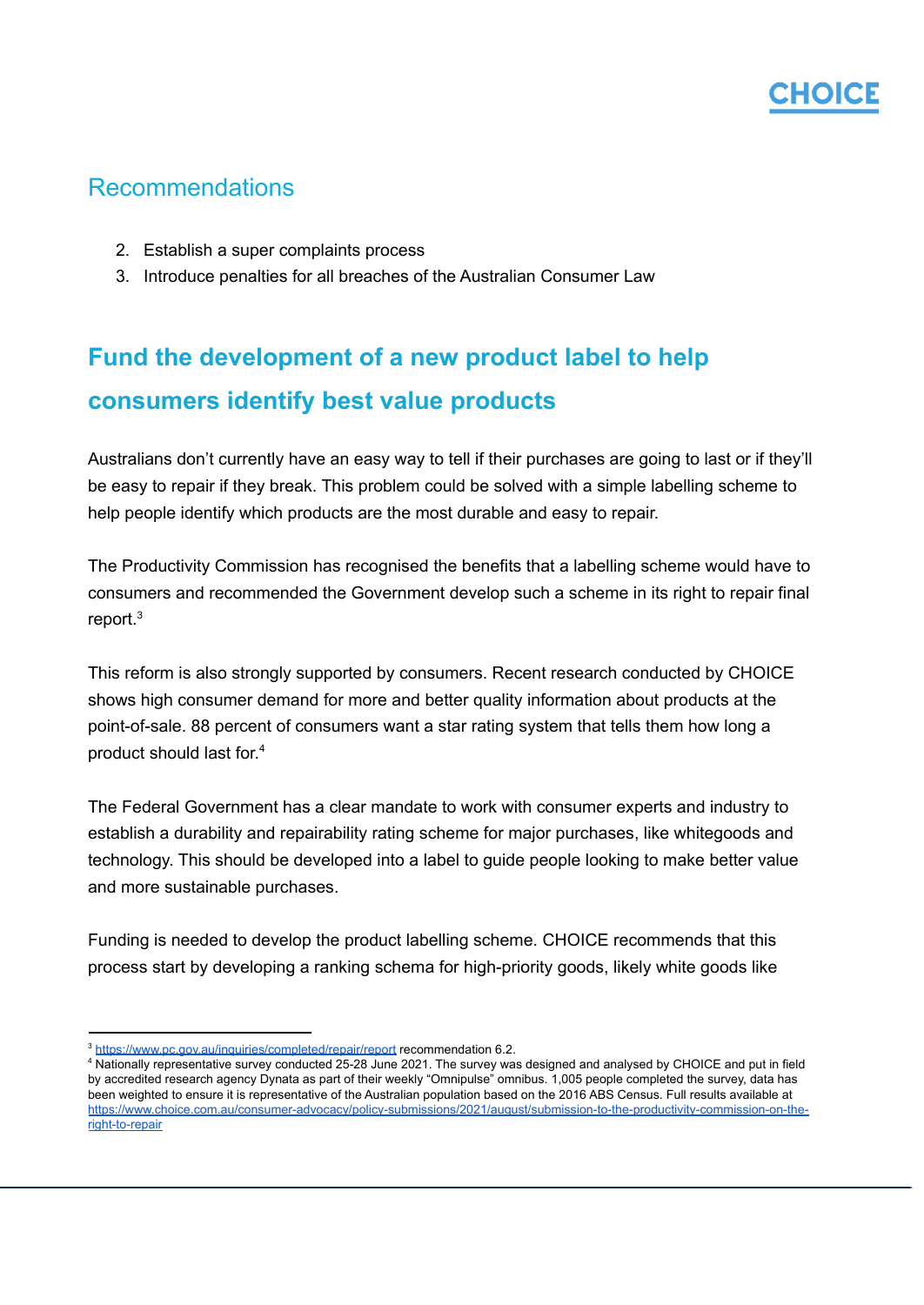

fridges or washing machines. This should be done with a working group composed of relevant government agencies, sustainability experts, consumer groups and industry.

The budget should provide funding to commence this process. Relevant Federal Departments, including the Department of Agriculture, Water and the Environment, will be able to provide the most accurate estimates of funds required for this process.

#### Recommendation

4. Provide funding to develop a durability and repairability labelling scheme for major purchases.

## <span id="page-6-0"></span>**Ensuring consumers benefit from financial support given to the travel and tourism industry**

The 2021-22 budget allocated a \$1.2 billion package to support Australia's tourism and aviation sectors. While measures to help ensure the sustainability of travel and tourism businesses are in the interests of consumers, the allocation of these funds without requirements on businesses to meet certain customer outcomes was a missed opportunity. In particular, a survey of over 4,400 people conducted by CHOICE throughout January - March 2021 found numerous consumer problems with travel service cancellations throughout the pandemic. These included: 5

- 1. Poor information about consumer rights;
- 2. Poor customer service and complaints processes, including limited means of communication and significant delay, and complex agency arrangements making refunds more difficult;
- 3. Inconsistent and unfair remedies, including consumers being out of pocket and impractical or useless credits and vouchers; and
- 4. Poor protections when travel businesses become insolvent.

<sup>5</sup> CHOICE, *Consumer Protection for Australian Travellers: a plan for clarity, consistency and fairness* ('CHOICE Travel Report') (July 2021)

[<sup>&</sup>lt;https://www.choice.com.au/consumer-advocacy/policy-submissions/2021/july/report-on-fairer-consumer-protections-for-australian-t](https://www.choice.com.au/consumer-advocacy/policy-submissions/2021/july/report-on-fairer-consumer-protections-for-australian-travellers) [ravellers>](https://www.choice.com.au/consumer-advocacy/policy-submissions/2021/july/report-on-fairer-consumer-protections-for-australian-travellers).